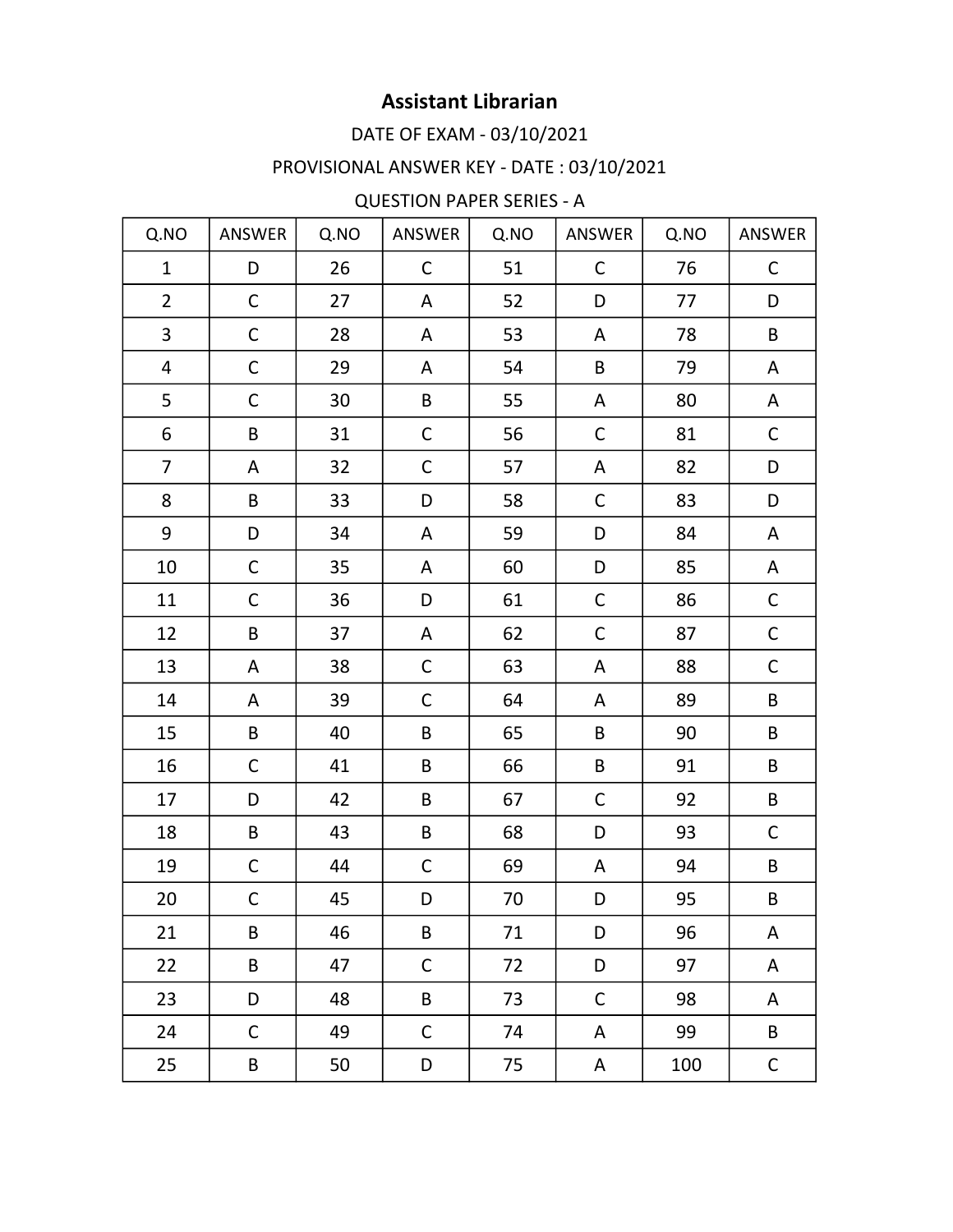### DATE OF EXAM - 03/10/2021

# PROVISIONAL ANSWER KEY - DATE : 03/10/2021

#### **QUESTION PAPER SERIES - B**

| Q.NO           | ANSWER       | Q.NO | ANSWER       | Q.NO | ANSWER       | Q.NO | ANSWER      |
|----------------|--------------|------|--------------|------|--------------|------|-------------|
| $\mathbf{1}$   | $\mathsf{C}$ | 26   | $\mathsf{C}$ | 51   | $\mathsf{C}$ | 76   | D           |
| $\overline{2}$ | A            | 27   | D            | 52   | D            | 77   | $\mathsf C$ |
| 3              | A            | 28   | A            | 53   | B            | 78   | $\mathsf C$ |
| 4              | A            | 29   | B            | 54   | A            | 79   | $\mathsf C$ |
| 5              | B            | 30   | A            | 55   | A            | 80   | $\mathsf C$ |
| 6              | C            | 31   | $\mathsf C$  | 56   | C            | 81   | B           |
| $\overline{7}$ | $\mathsf C$  | 32   | A            | 57   | D            | 82   | A           |
| 8              | D            | 33   | $\mathsf{C}$ | 58   | D            | 83   | B           |
| 9              | A            | 34   | D            | 59   | A            | 84   | D           |
| 10             | A            | 35   | D            | 60   | A            | 85   | $\mathsf C$ |
| 11             | D            | 36   | $\mathsf C$  | 61   | C            | 86   | $\mathsf C$ |
| 12             | A            | 37   | $\mathsf{C}$ | 62   | $\mathsf C$  | 87   | B           |
| 13             | C            | 38   | A            | 63   | $\mathsf C$  | 88   | A           |
| 14             | $\mathsf C$  | 39   | A            | 64   | B            | 89   | A           |
| 15             | B            | 40   | B            | 65   | B            | 90   | $\sf B$     |
| 16             | B            | 41   | B            | 66   | B            | 91   | $\mathsf C$ |
| 17             | B            | 42   | $\mathsf C$  | 67   | B            | 92   | D           |
| 18             | B            | 43   | D            | 68   | $\mathsf{C}$ | 93   | B           |
| 19             | $\mathsf C$  | 44   | A            | 69   | B            | 94   | $\mathsf C$ |
| 20             | D            | 45   | D            | 70   | B            | 95   | $\mathsf C$ |
| 21             | $\sf B$      | 46   | D            | 71   | A            | 96   | B           |
| 22             | C            | 47   | D            | 72   | Α            | 97   | B           |
| 23             | B            | 48   | $\mathsf C$  | 73   | A            | 98   | D           |
| 24             | $\mathsf C$  | 49   | A            | 74   | B            | 99   | $\mathsf C$ |
| 25             | D            | 50   | A            | 75   | $\mathsf C$  | 100  | B           |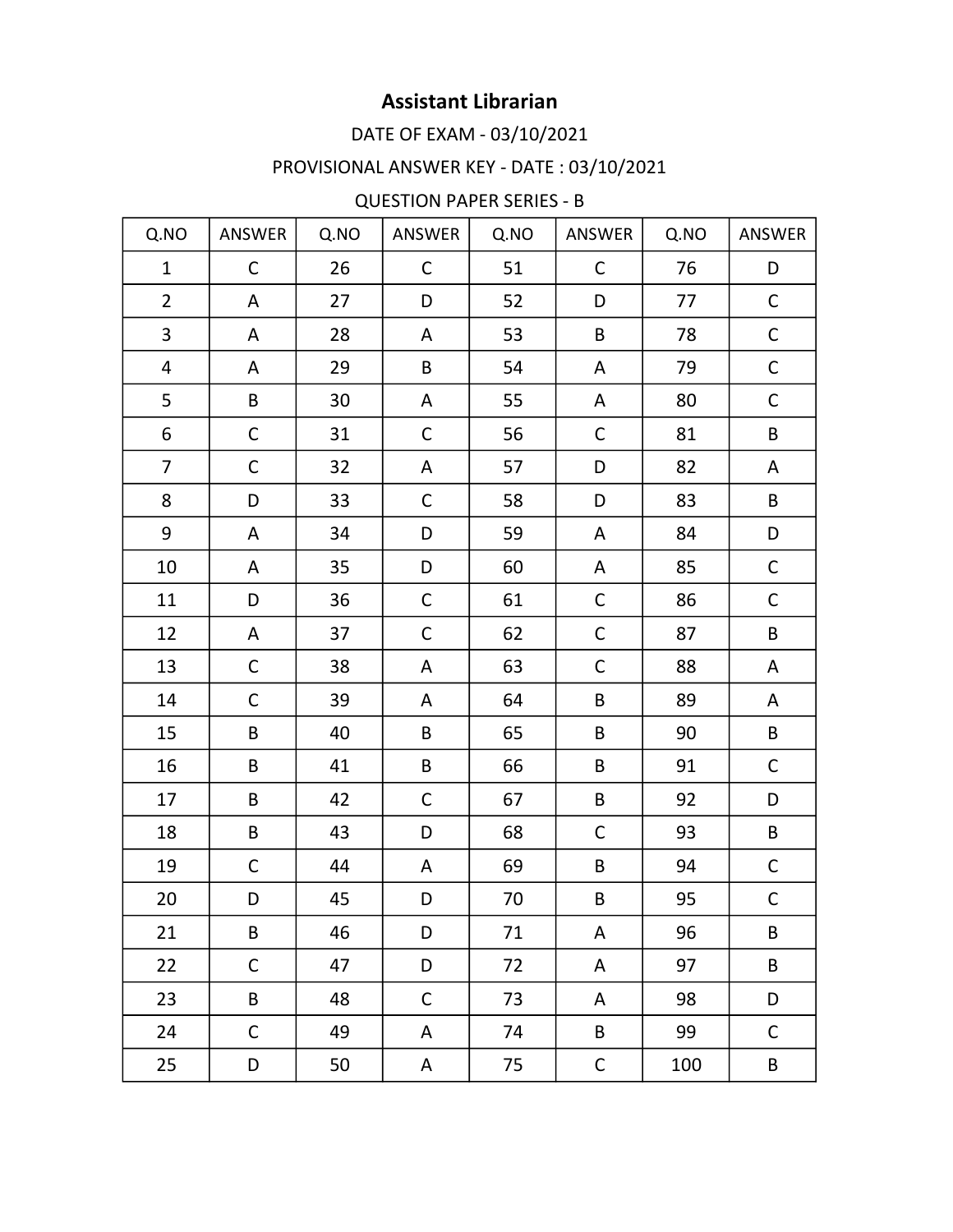### DATE OF EXAM - 03/10/2021

# PROVISIONAL ANSWER KEY - DATE : 03/10/2021

#### **QUESTION PAPER SERIES - C**

| Q.NO           | ANSWER      | Q.NO | ANSWER       | Q.NO | ANSWER       | Q.NO | ANSWER      |
|----------------|-------------|------|--------------|------|--------------|------|-------------|
| $\mathbf{1}$   | C           | 26   | $\mathsf{C}$ | 51   | D            | 76   | C           |
| $\overline{2}$ | D           | 27   | D            | 52   | $\mathsf C$  | 77   | A           |
| 3              | A           | 28   | B            | 53   | $\mathsf C$  | 78   | A           |
| 4              | B           | 29   | A            | 54   | $\mathsf C$  | 79   | A           |
| 5              | A           | 30   | A            | 55   | $\mathsf C$  | 80   | B           |
| 6              | С           | 31   | $\mathsf C$  | 56   | B            | 81   | $\mathsf C$ |
| $\overline{7}$ | A           | 32   | D            | 57   | A            | 82   | $\mathsf C$ |
| 8              | $\mathsf C$ | 33   | D            | 58   | B            | 83   | D           |
| 9              | D           | 34   | A            | 59   | D            | 84   | A           |
| 10             | D           | 35   | A            | 60   | $\mathsf C$  | 85   | A           |
| 11             | С           | 36   | $\mathsf C$  | 61   | $\mathsf{C}$ | 86   | D           |
| 12             | C           | 37   | $\mathsf C$  | 62   | B            | 87   | A           |
| 13             | A           | 38   | $\mathsf C$  | 63   | A            | 88   | $\mathsf C$ |
| 14             | A           | 39   | B            | 64   | A            | 89   | $\mathsf C$ |
| 15             | B           | 40   | B            | 65   | B            | 90   | B           |
| 16             | B           | 41   | B            | 66   | $\mathsf C$  | 91   | $\sf B$     |
| 17             | $\mathsf C$ | 42   | B            | 67   | D            | 92   | B           |
| 18             | D           | 43   | $\mathsf{C}$ | 68   | B            | 93   | B           |
| 19             | A           | 44   | B            | 69   | C            | 94   | C           |
| 20             | D           | 45   | B            | 70   | $\mathsf C$  | 95   | D           |
| 21             | D           | 46   | A            | 71   | B            | 96   | $\sf B$     |
| 22             | D           | 47   | A            | 72   | B            | 97   | $\mathsf C$ |
| 23             | $\mathsf C$ | 48   | A            | 73   | D            | 98   | B           |
| 24             | A           | 49   | B            | 74   | $\mathsf C$  | 99   | $\mathsf C$ |
| 25             | A           | 50   | $\mathsf C$  | 75   | B            | 100  | D           |